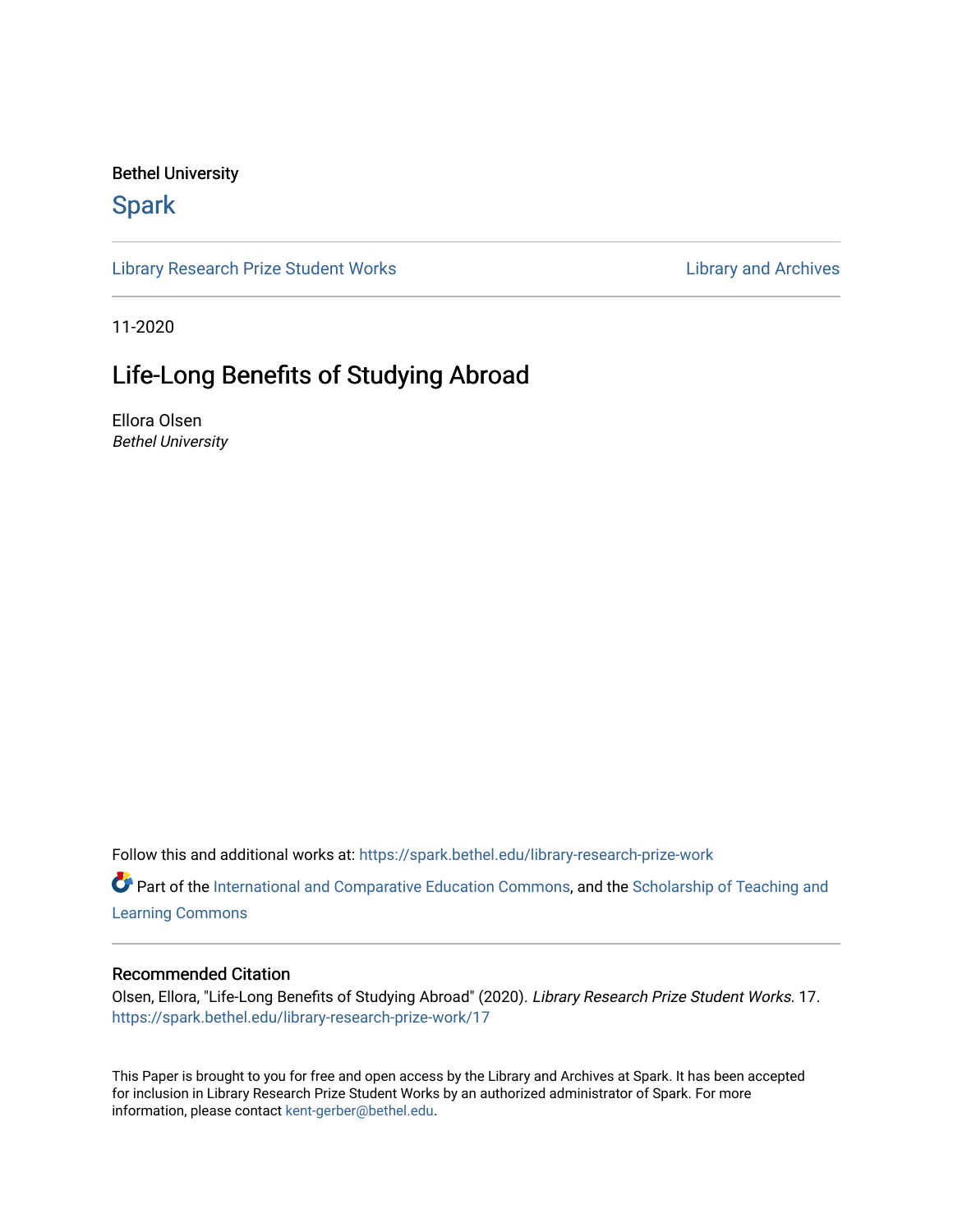Life-Long Benefits of Studying Abroad

Ellora Olsen Inquiry Seminar April 27, 2020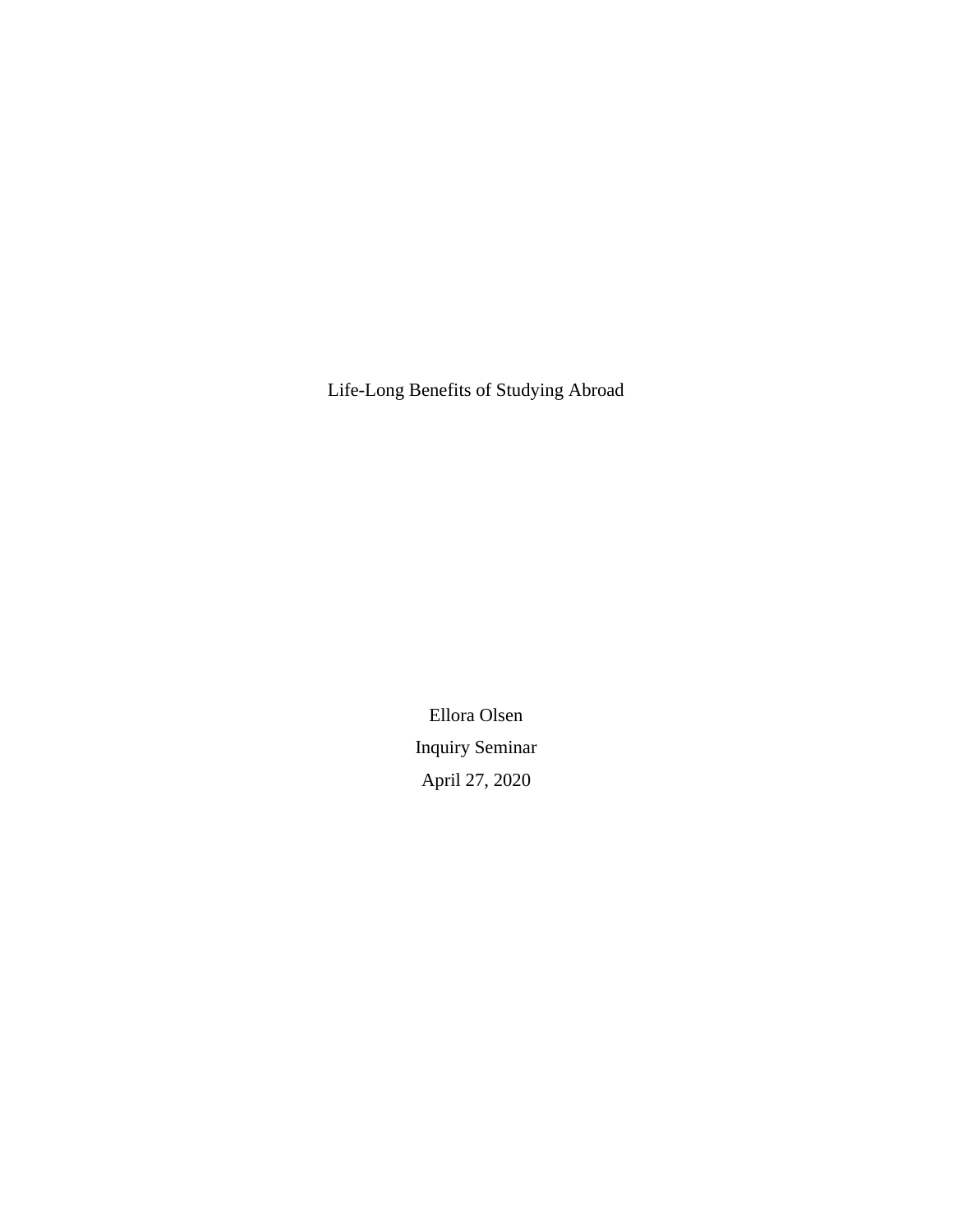9 AM in Tokyo, Japan is when instead of being a commuter, you get to be a sardine. Physically crammed into the train with hundreds of other people, you better be prepared to get comfortable (or uncomfortable, if we're being honest) for your hour-long ride, with skyscrapers as far as the eye can see zipping past. It may not be the most enjoyable, but it is one of those experiences where a person stops feeling like a tourist and starts feeling like one of the natives. Studying abroad does that, it is a unique time when students can do more than just visit a country. It's the time when they have the opportunity to live and experience what a native might experience rather than the shallow encounter that a tourist would have with a culture.

Students who live in one country their whole life have no reason to even consider the fact that there is a whole other world that they haven't seen or thought about. Culture is something that people are blind to until they experience an "other". People think that what they know is all there is, but obviously that can't be true, there are hundreds of different cultures that view the world and the things inside it so differently, if they never have to face that fact then they won't be able to look critically at their own way of viewing the world. By living and studying in another country, students are given an opportunity to gain cultural understanding and also to develop personally.

#### **Study abroad and Cultural Understanding**

There are many motivations for studying abroad, but the most drastic gain which will occur is cultural understanding. This is a broad term meaning to be influenced by or further understand culture, and in terms of studying abroad, this means becoming more influenced by a different country's culture. This can mean a student changes in a lot of different ways, by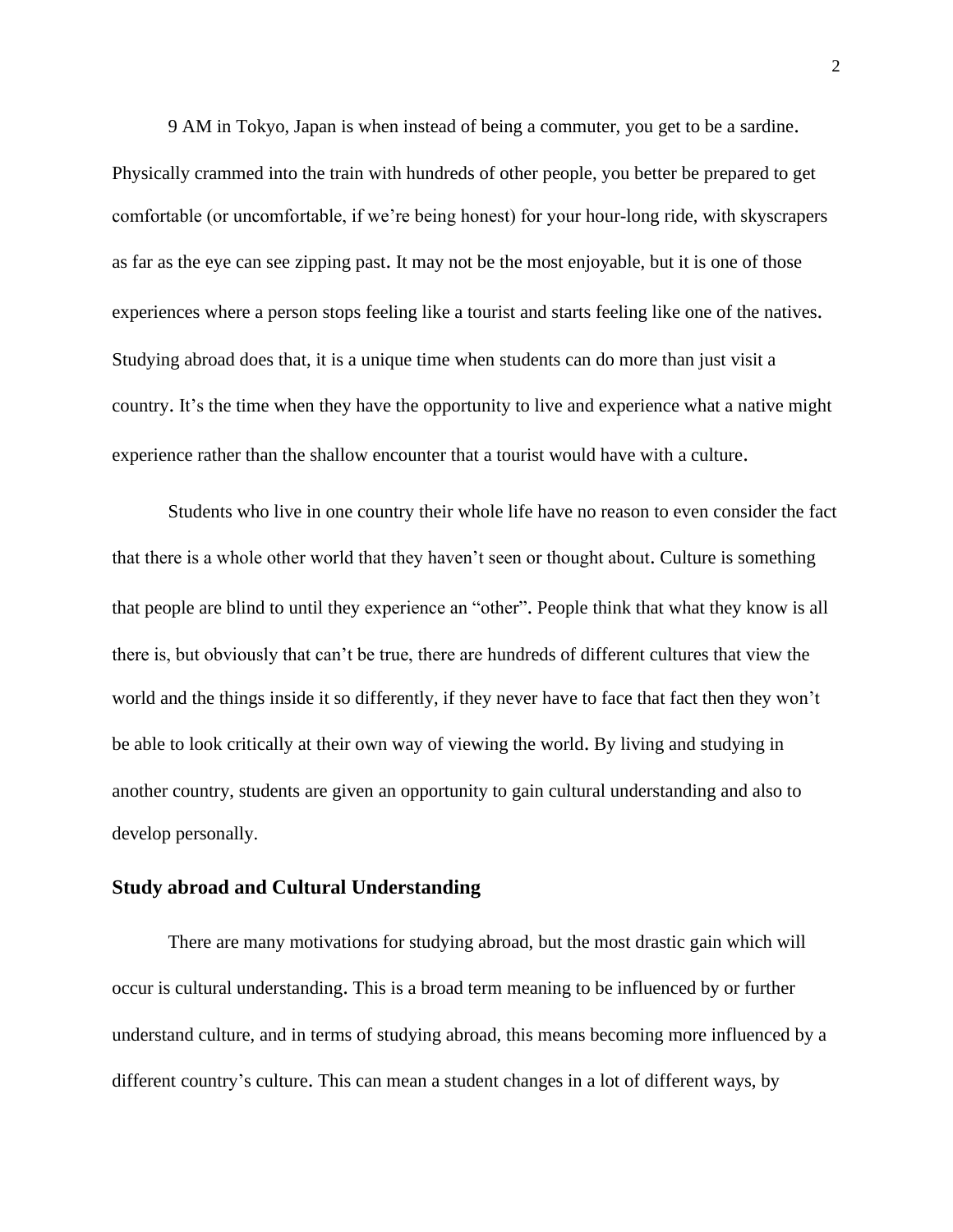increasing their communications skills, by increasing their cultural empathy, by deepening their appreciation for music and dance. A study by Tracy Rundstrom Williams<sup>1</sup> showed that "students who study abroad do in fact show a greater change in intercultural communication skills than students who stay on campus," and explained that this had a lot to do with the exposure to other cultures.

This change in communication skills is important but perhaps the biggest change comes from the change in a student's ethnocentric mindset. In a study by Helen Marx<sup>2</sup>, she talks about what this is, saying an "ethnocentric worldview is "the experience of one's own culture as 'central to reality'" and where "the beliefs and behaviors that people receive in their primary socialization are unquestioned: they are experienced as 'just the way things are'". In her study she examined whether or not studying abroad moved students towards a more ethnorelative worldview, a mindset where one's culture is merely on choice amongst many, equally valid, choices, and where one can move towards integration with a culture. The findings of Marx's study did indeed confirm that, yes, study abroad pushes students toward a more ethnorelative worldview, that experiencing a new culture does indeed increase a person's cultural sensitivity.

<sup>1</sup> Williams, Tracy Rundstrom. "Exploring the Impact of Study Abroad on Students' Intercultural Communication Skills: Adaptability and Sensitivity - Tracy Rundstrom Williams, 2005." SAGE Journals, December 1, 2005. https://journals.sagepub.com/doi/pdf/10.1177/1028315305277681.

<sup>2</sup> Bennet (2004) in:

Marx, Helen, and David M. Moss. "Please Mind the Culture Gap: Intercultural Development During a Teacher Education Study Abroad Program." Journal of Teacher Education 62, no. 1 (January 2011): 35– 47. doi:10.1177/0022487110381998.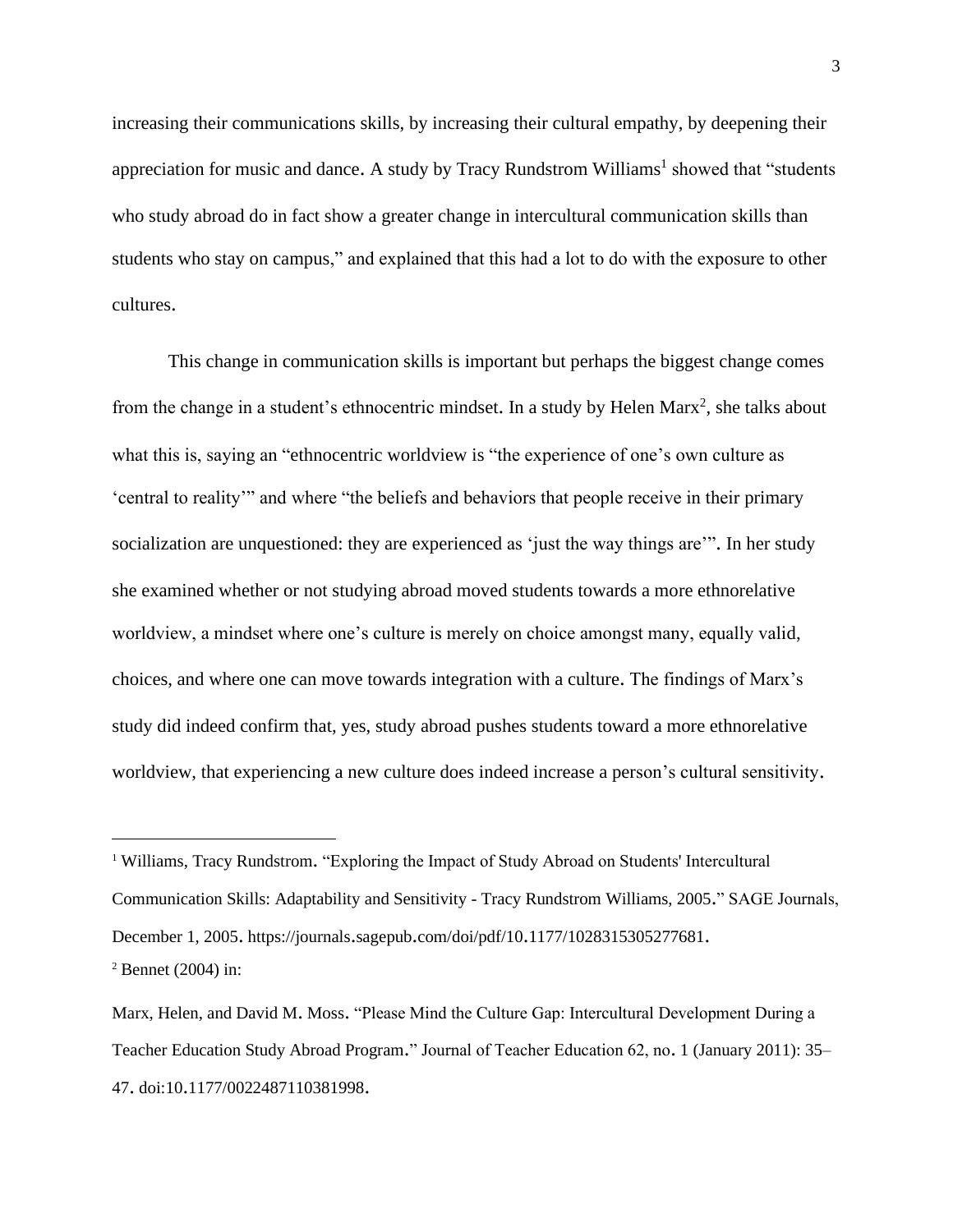Another study by Ager Gondra<sup>3</sup> talks about the ways that even short-term study abroad can increase someone's cultural understanding, in cases where students go to a minority area within a country. She found that students who were involved with smaller sects of culture ended up walking away with a more developed understanding of a country's culture. Not all students can afford to take a term-long study abroad program, so this a method is a good substitute for the cultural understanding gain of a longer term abroad.

### **Study Abroad and Personal Growth**

There are many benefits that stem from cultural understanding, but the most important benefit is personal growth. This growth comes from the increased understanding another culture and how it differs from the culture a person is born into, and thus having a greater understanding of the ways that culture affects that person and the way they see the world. Personal development is defined as the "process of growth, evolution, expansion, and maturation of the individual self."<sup>4</sup> In the same way that revealing a falsehood makes the truth clearer, increasing the level a person understands another culture makes the culture a person knows become more easily understood and examined. It is hard to even tell what parts of a person are affected by

<sup>3</sup> Gondra, Ager, and Lori Czerwionka. "Intercultural Knowledge Development during Short-Term Study Abroad in the Basque Country: A Cultural and Linguistic Minority Context." Frontiers: The Interdisciplinary Journal of Study Abroad 30, no. 3 (January 1, 2018): 119–46. https://search-ebscohostcom.ezproxy.bethel.edu/login.aspx?direct=true&db=eric&AN=EJ1197605&site=ehost-live&scope=site.

<sup>4</sup> Wiedenhoeft, Margaret Davis. "Study Abroad Program Design, Personal Development and Intercultural Effectiveness." *ProQuest LLC*. ProQuest LLC, 2011. [https://search-ebscohost](https://search-ebscohost-com.ezproxy.bethel.edu/login.aspx?direct=true&db=eric&AN=ED529234&site=ehost-live&scope=site)com.ezproxy.bethel.edu/login.[aspx?direct=true&db=eric&AN=ED529234&site=ehost-live&scope=site](https://search-ebscohost-com.ezproxy.bethel.edu/login.aspx?direct=true&db=eric&AN=ED529234&site=ehost-live&scope=site).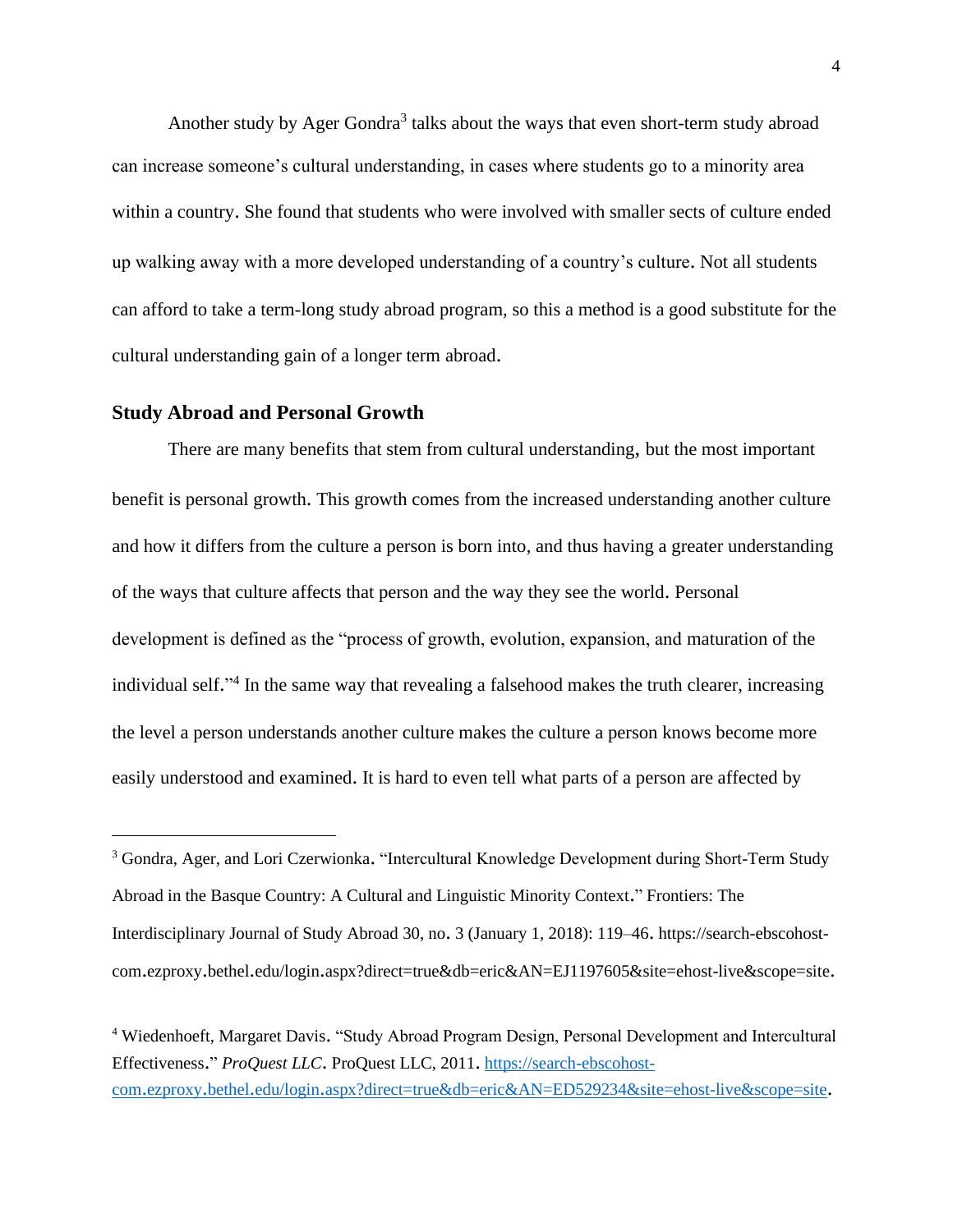culture until you see how another culture affects a person differently. Part of the reason for this is because students who study abroad are forced into an environment that they are not used to. If college is accepted as a time when people are thrown from the life they know into a new life of independence and the reaction to that new lifestyle is personal development, then that increase in development will only be enhanced by students being thrown into an entirely different environment where there are entirely different norms than what they are used to i.e., studying abroad. "Even if students do not experience an emotional tension, they will still experience a process that confronts a different set of values and determines how their own values compare with those of the host culture."<sup>5</sup>

In a study done in 2019 by Frans H. Doppen<sup>6</sup> which reflected on the American national identity and what it meant to be an American, or what an American was, and one thing that was made clear was that people tend to have a 'we' mentality. Not only does this mentality exist but people also tend to be oblivious to what characteristics make up this 'we'. The danger being that when a person is within a 'we' group there is by default a 'them' group as well. The downfalls of this us-them mentality are fairly well know, lack of communication, lack of empathy/understanding to name a few, and a lot of the time simply diagnosing the cognitive problems can be the cure, once one notice it one become aware of the times they are stuck in

com.ezproxy.bethel.edu/login.[aspx?direct=true&db=eric&AN=EJ1215091&site=ehost-live&scope=site](https://search-ebscohost-com.ezproxy.bethel.edu/login.aspx?direct=true&db=eric&AN=EJ1215091&site=ehost-live&scope=site).

<sup>5</sup> Ibid.

<sup>6</sup> Doppen, Frans H., and Bahman Shahri. "Overseas Student Teachers' Reflections on American National Identity: A Longitudinal Study." *Journal of International Social Studies* 9, no. 1 (January 1, 2019): 72– 92. [https://search-ebscohost-](https://search-ebscohost-com.ezproxy.bethel.edu/login.aspx?direct=true&db=eric&AN=EJ1215091&site=ehost-live&scope=site)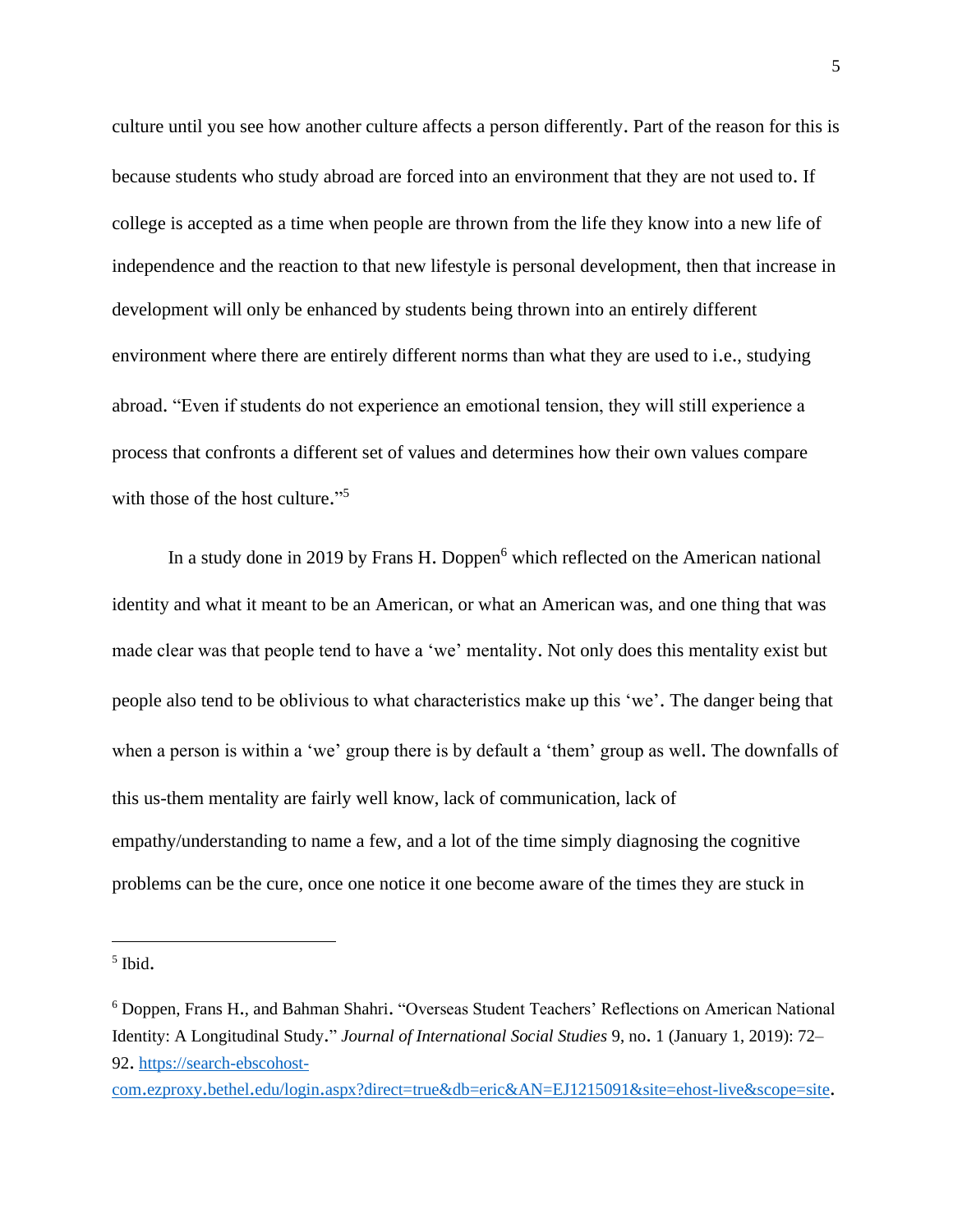these mindsets. However, studying abroad is more like a treatment, after going and living in another culture it blurs the lines of the 'we' mindset and lets us see the characteristics that make up someones's culture and not only that, it also lets people see the characteristics that make up other cultures too, and suddenly they're not just a blank-faced 'them' but another 'we' group that one can belong to.

Another aspect of personal growth is how to relate oneself with the place. Place is "how the world presents itself; that is to say, 'being' inevitably requires a place, a situation, for its disclosure,"<sup>7</sup> and so on can never consider themselves without also considering 'place'. The goal for studying abroad, however, is not only to understand how one's original place shaped them (although that is an important aspect of understanding oneself and studying abroad does facilitate this as well) it is to loosen the binds restricting one from understanding how other places can shape you. When studying abroad, students start to be able to relate to different places and, especially when under pressure and with a group, this helps students relate to each other better and feel less stressed when out of their comfort zone.

Although it is true that studying abroad increases a persons employability, that is not the sole reason or even the biggest reason why students choose to go. A study by Holly Trower<sup>8</sup>

<sup>7</sup> Harper, Nevin J. "Locating Self in Place During a Study Abroad Experience: Emerging Adults, Global Awareness, and the Andes." *Journal of Experiential Education* 41, no. 3 (September 2018): 295–311. doi:10.1177/1053825918761995.

<sup>8</sup> Trower, Holly, and Wolfgang Lehmann. "Strategic Escapes: Negotiating Motivations of Personal Growth and Instrumental Benefits in the Decision to Study Abroad." *British Educational Research Journal* 43, no. 2 (April 2017): 275–89. doi:10.1002/berj.3258.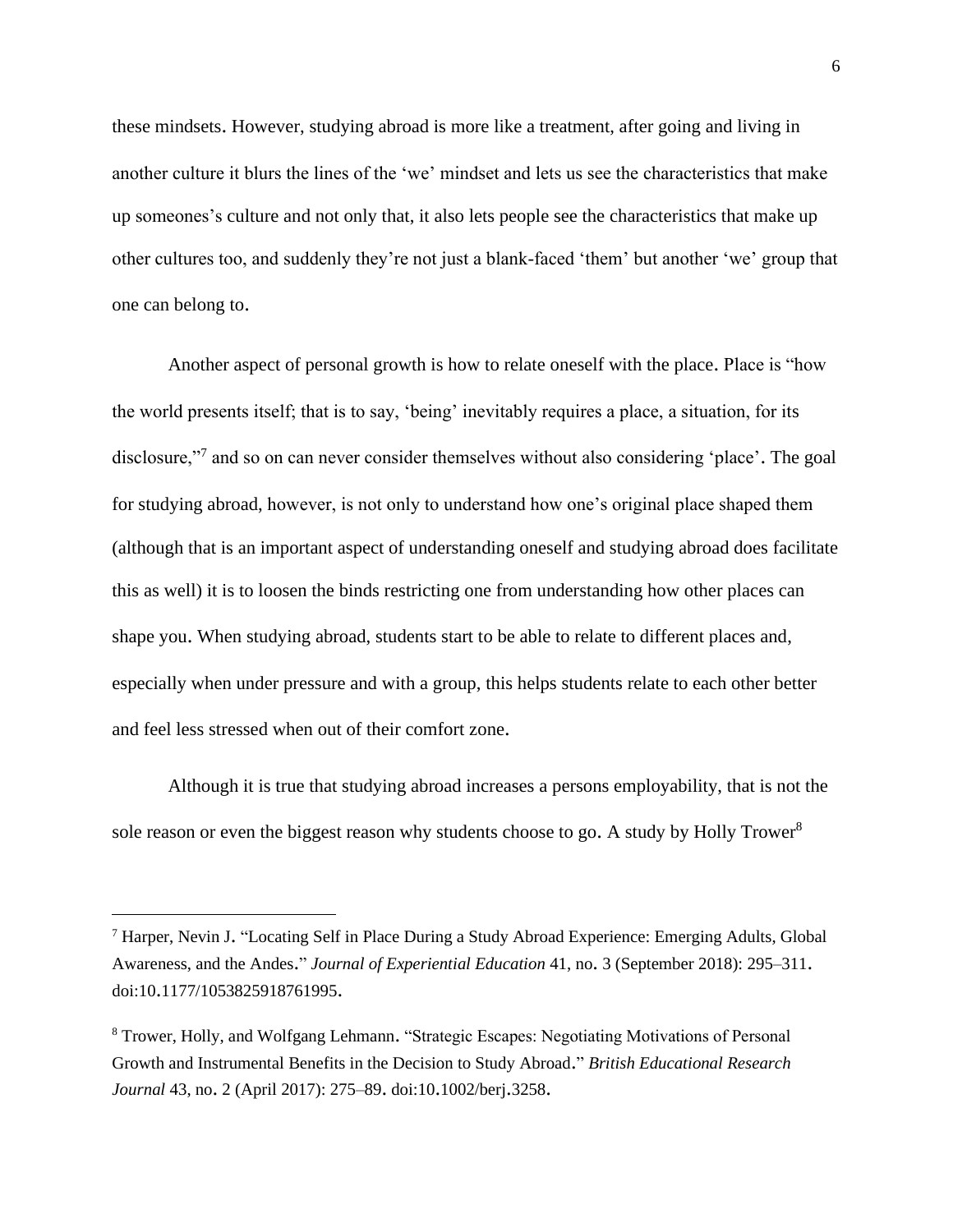asked students either intending to go abroad or already abroad about their motivation behind leaving the country to study, and she found that rather than being motivated by instrumental gain, the students were instead motivated by the prospect of personal growth, increased independence, and experiencing new places and culture. Students don't want to remain ignorant of the world, they want to experience it.

# **Necessary Methods for Increased Gain of Study Abroad Trips**

Students have the desire to go abroad, now more than ever, and there are a few ways universities can make this easier for them to accomplish. The main one being the availability of a study abroad program at all, and preferably one with a variety of options. <sup>9</sup> Other way are through college leadership pushing and strongly recommending studying in a foreign country and also having faculty be involved in the planning and management of the possible programs, so students can feel secure in the decision to go abroad to study.

However, the person responsible for making sure that a student gets the most out of studying abroad as possible is not the school, it is the student themselves. The biggest factor of the benefits of studying abroad is the length of the trip.<sup>10</sup> Although other factors tend to affect the

<sup>9</sup>Lecaque, Patrick. "Creating a Study Abroad Culture at a Public Liberal Arts University: The Case of Truman State University." *Journal of Public Affairs* 8 (August 2005): 11–28. [https://search-ebscohost](https://search-ebscohost-com.ezproxy.bethel.edu/login.aspx?direct=true&db=aph&AN=20083305&site=ehost-live&scope=site)com.ezproxy.bethel.edu/login.[aspx?direct=true&db=aph&AN=20083305&site=ehost-live&scope=site](https://search-ebscohost-com.ezproxy.bethel.edu/login.aspx?direct=true&db=aph&AN=20083305&site=ehost-live&scope=site).

<sup>10</sup> Dwyer, and Mary M. "More Is Better: The Impact of Study Abroad Program Duration." *Frontiers: The Interdisciplinary Journal of Study Abroad*. Frontiers Journal. Dickinson College P.O. Box 1773, Carlisle, PA 17013. Tel: 717-254-8858; Fax: 717-245-1677; Web site: http://www.frontiersjournal.com, November 30, 2003. https://eric.ed.[gov/?id=EJ891454](https://eric.ed.gov/?id=EJ891454).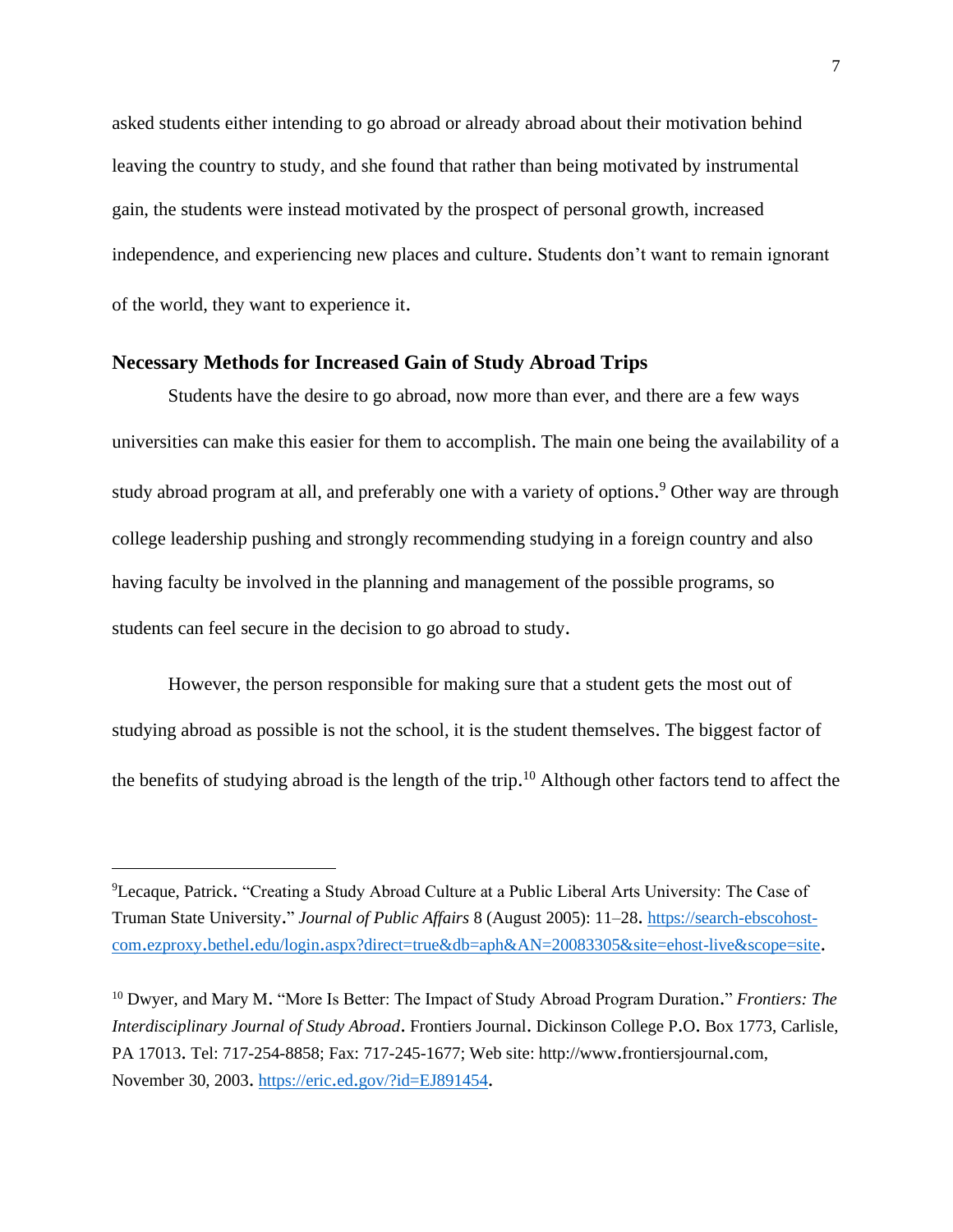outcome as well, such as whether or not the students stayed in a homestay, the amount that they tried to use the language while there, or whether or not they volunteered or otherwise worked in the society, students who stayed for a full year tended to have increased involvement in all these aspects.

As mentioned above, although it may be more beneficial for students to study abroad long-term, that is not feasible for all students, and when that is the case some study abroad is better than no study abroad. However, because of the benefits in increased cultural understanding, more and more schools are sending students on short term trip in order to increase the number of students going abroad. Due to the shortness of the trip, the benefit of these programs is decreasing, because, according to Kelly Lemmons, students tend to stick to the cultural "path of least resistance."<sup>11</sup> When only in foreign countries for a short amount of time, students tend to stick with the other foreign students and forsake activities which would further their cultural understanding. Of course, not all students do this, but many do, and so schools should encourage students to take a longer term abroad for the sake of reaping genuine lifelong benefits from the experience. However, if it's between a short study abroad program and no study abroad, a student will still gain from taking a trip, regardless of the length.

<sup>11</sup> Lemmons, Kelly. "Short-Term Study Abroad: Culture and the Path of Least Resistance." *Journal of Geography in Higher Education* 39, no. 4 (November 2015): 543–53. doi:10.1080/03098265.2015.1084607.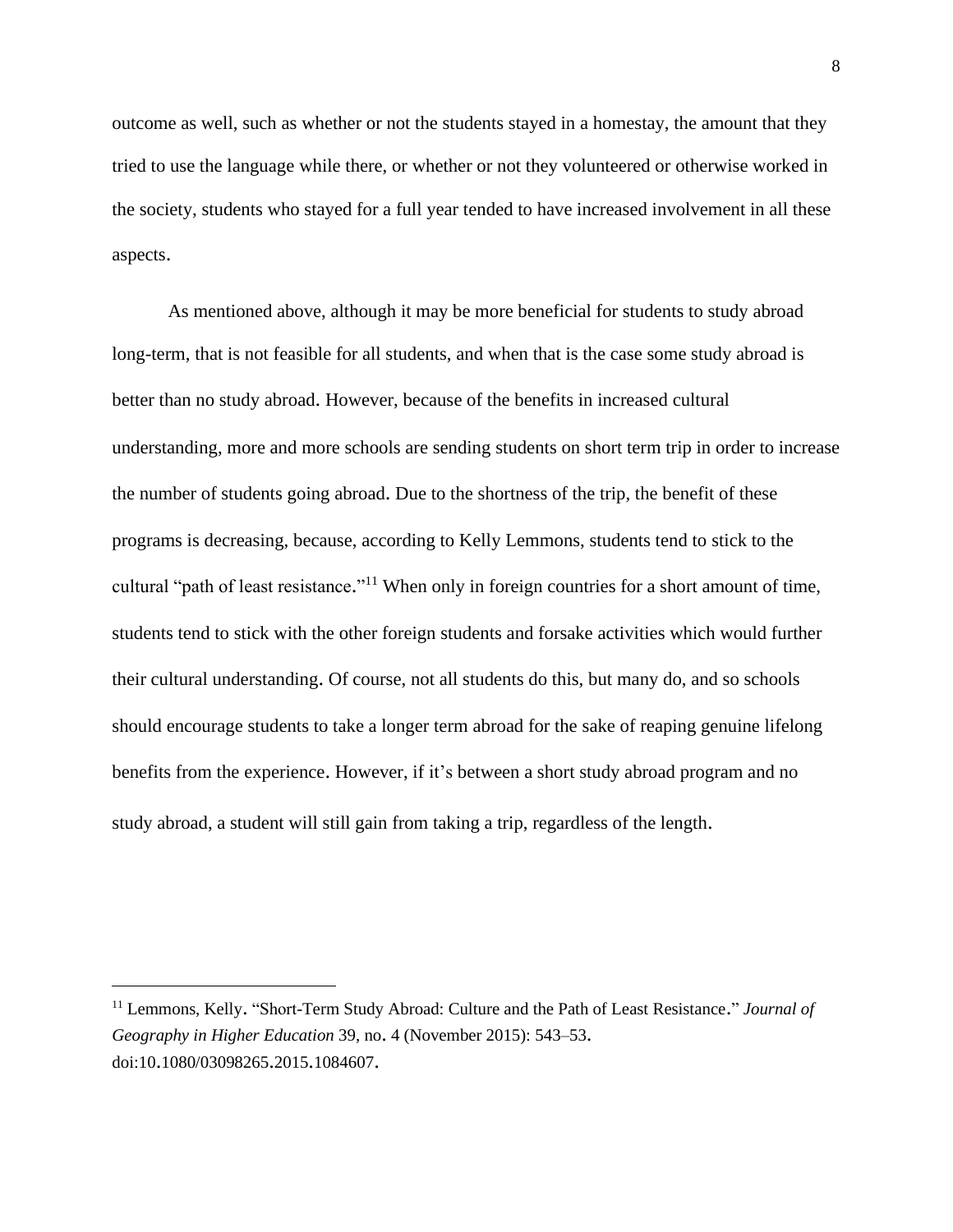# **Conclusion**

Based on the studies discussed above, it can be concluded that studying abroad, especially when done in the right manner, can increase a student's cultural understanding and develop them as a person. These are critical components to becoming a well-rounded individual and especially useful in a country like America where one is surrounded by hundreds of different cultures. They are also useful in college while you are meeting and interacting with tons of people.

College is a special time in a student's life, a time when they are uniquely free and independent. They have no longer have parents who control nearly all aspects of their life and they are not to the point of being tied down with a full-time "adult" job. This is the time that students can make big decisions for their life, and really, the possibilities are limitless. Its also a time a great development. However, staying in one spot, never leaving the metaphorical pond where they were raised, is perhaps one of the worst decisions one could make.

This is the time in a person's life when they can be more easily uprooted, they have not even had time to develop roots, and this time is the perfect opportunity to make a life changing decision. Study abroad changes a student's life, no one goes and then comes back completely the same, there is always change. Not choosing to go, in the time of their life where change is easy, not only easy but also unpreventable, would be unwise. Students going through university change, its called growing up, and studying abroad is a way that they can funnel that change so that it causes growth in areas that will benefit them throughout their entire life, and really it's the only time they are easily able to take a trip, a life changing trip, for the rest of their life. By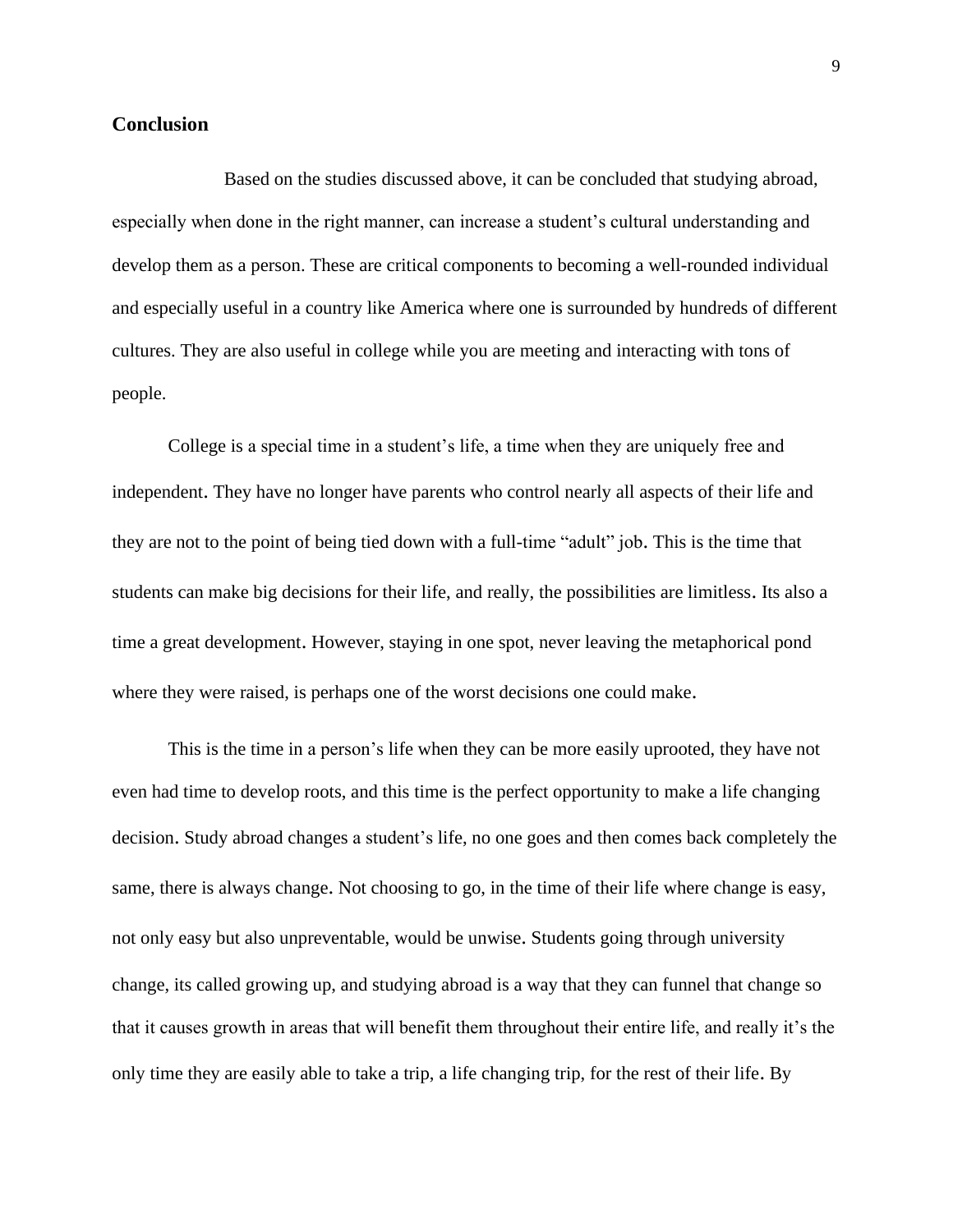studying abroad students can both further their education and increase their cultural understanding and thus their personal growth,

Study abroad isn't the only way to experience these benefits of course, a, intentional trip with the same goals of these programs would do the trick, but unfortunately most adults cannot afford to take a trip of which the length is long enough to facilitate these changes. Travelling with the right mindset can increase cultural understanding, but this understanding will never match students who lived in a country for months at a time. In reality, there is no way to mimic the benefits of studying abroad except for actually living in another country, and this is why its so essential that students take this time *now*, when they are as unfettered as any adult can be, to go and experience another culture.

Understanding where one came from is essential for understanding a person. They say the way someone was raised hugely impacts who they become, so isn't it easy to understand that the culture that shapes the way someone looks at *everything,* also shapes every aspect of who they are and how they see the world? This point highlights why it is so important to study in another country, one need to understand their culture to understand themself, and the best way to do that is by going and experiencing another culture. Studying abroad makes this happen, it increases one's cultural understanding and as a reaction to that they grow and mature as a person. Every student should see their college years as an opportunity to grow as much as possible and studying abroad makes this happen. Everyone should experience what it feels like to become part of another culture, to stop being another tourist and to become a native and studying abroad is the best way to do this.

10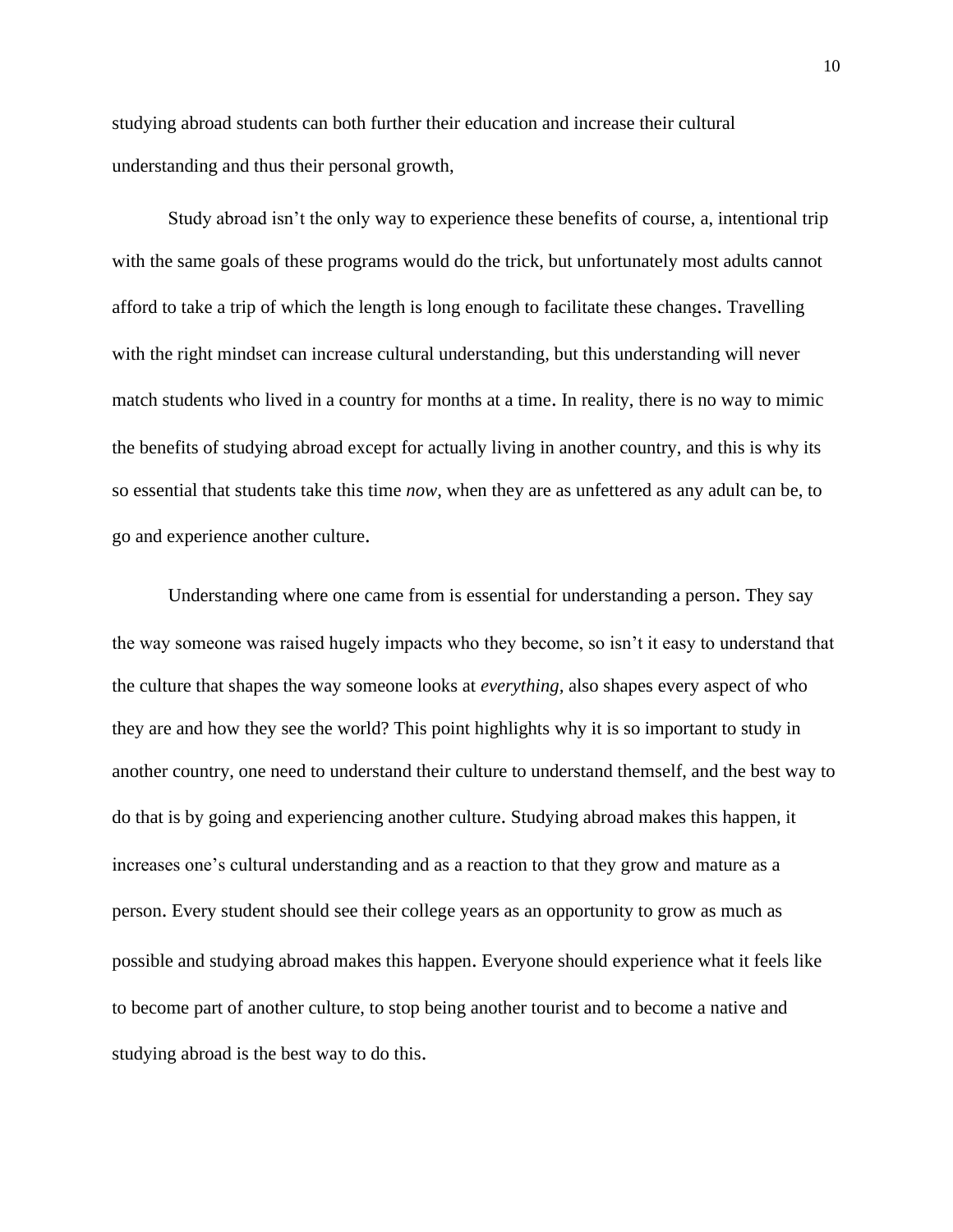#### Bibliography

- Doppen, Frans H., and Bahman Shahri. "Overseas Student Teachers' Reflections on American National Identity: A Longitudinal Study." *Journal of International Social Studies* 9, no. 1 (January 1, 2019): 72–92. [https://search-ebscohost](https://search-ebscohost-com.ezproxy.bethel.edu/login.aspx?direct=true&db=eric&AN=EJ1215091&site=ehost-live&scope=site)[com.ezproxy.bethel.edu/login.aspx?direct=true&db=eric&AN=EJ1215091&site=ehost](https://search-ebscohost-com.ezproxy.bethel.edu/login.aspx?direct=true&db=eric&AN=EJ1215091&site=ehost-live&scope=site)[live&scope=site.](https://search-ebscohost-com.ezproxy.bethel.edu/login.aspx?direct=true&db=eric&AN=EJ1215091&site=ehost-live&scope=site)
- Dwyer, and Mary M. "More Is Better: The Impact of Study Abroad Program Duration." *Frontiers: The Interdisciplinary Journal of Study Abroad* (November 2003): http://www.frontiersjournal.com, [https://eric.ed.gov/?id=EJ891454.](https://eric.ed.gov/?id=EJ891454)
- Gondra, Ager, and Lori Czerwionka. "Intercultural Knowledge Development during Short-Term Study Abroad in the Basque Country: A Cultural and Linguistic Minority Context." *Frontiers: The Interdisciplinary Journal of Study Abroad* 30, no. 3 (January 1, 2018): 119–46. https://search-ebscohostcom.ezproxy.bethel.edu/login.aspx?direct=true&db=eric&AN=EJ1197605&site=ehostlive&scope=site.
- Harper, Nevin J. "Locating Self in Place During a Study Abroad Experience: Emerging Adults, Global Awareness, and the Andes." *Journal of Experiential Education* 41, no. 3 (September 2018): 295–311. doi:10.1177/1053825918761995.
- Lecaque, Patrick. "Creating a Study Abroad Culture at a Public Liberal Arts University: The Case of Truman State University." *Journal of Public Affairs* 8, (August 2005): 11–28. [https://search-ebscohost-](https://search-ebscohost-com.ezproxy.bethel.edu/login.aspx?direct=true&db=aph&AN=20083305&site=ehost-live&scope=site)